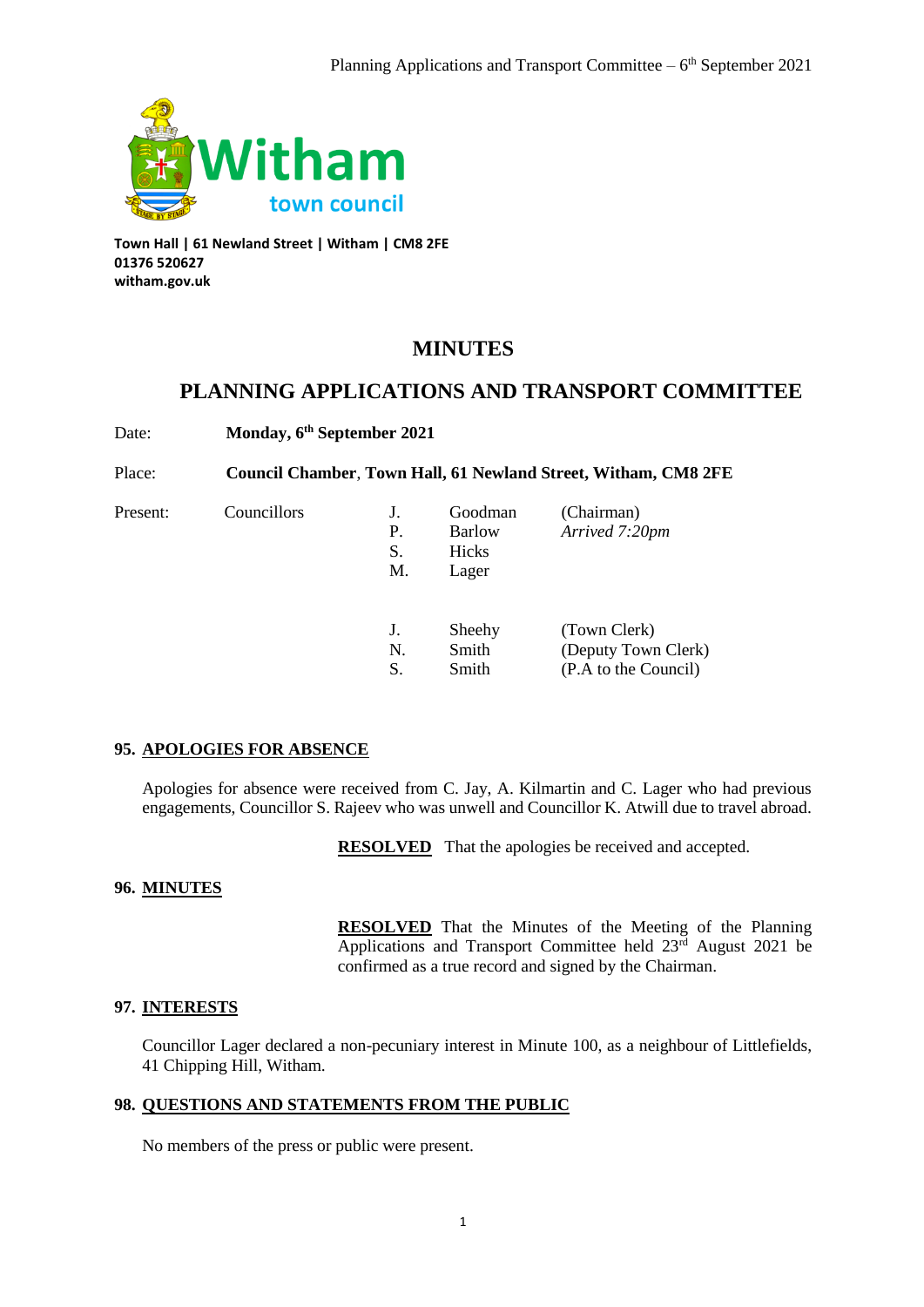### **99. CLERK'S REPORT**

There was no additional information for the Clerk to report.

### **100. PART 1 APPLICATIONS**

|      | 21/02492/FUL               | <b>29 Newlands Precinct, Witham</b><br>Installation of an air conditioning unit with secure cage to rear<br>elevation                                                                                                                                                                                                                                      |
|------|----------------------------|------------------------------------------------------------------------------------------------------------------------------------------------------------------------------------------------------------------------------------------------------------------------------------------------------------------------------------------------------------|
|      |                            | <b>NO OBJECTION</b>                                                                                                                                                                                                                                                                                                                                        |
|      | 21/02469/HH                | <b>16 Millbridge Road, Witham</b><br>Two Storey and Single Storey Rear Extension                                                                                                                                                                                                                                                                           |
|      |                            | Moved on notice to part 2                                                                                                                                                                                                                                                                                                                                  |
|      | 21/02571/HH                | <b>Littlefields, 41 Chipping Hill, Witham</b><br>Replacement storm porch and repairs to exterior render                                                                                                                                                                                                                                                    |
|      |                            | <b>NO OBJECTION</b>                                                                                                                                                                                                                                                                                                                                        |
| 101. | <b>PART 2 APPLICATIONS</b> |                                                                                                                                                                                                                                                                                                                                                            |
|      | 21/02469/HH                | <b>16 Millbridge Road, Witham</b><br>Two Storey and Single Storey Rear Extension                                                                                                                                                                                                                                                                           |
|      |                            | Members were mindful of the impact on the architectural<br>integrity of the house and discussed how the addition to the<br>existing rear extension might impact upon the neighbouring<br>amenity although on balance agreed to offer no objection.                                                                                                         |
|      |                            | <b>NO OBJECTION</b>                                                                                                                                                                                                                                                                                                                                        |
|      | 21/02038/FUL               | <b>AKA Restaurant, 47 Newland Street, Witham</b><br>Change of use of public house accommodation at first floor to<br>1 x 2 bed residential apartment.                                                                                                                                                                                                      |
|      |                            | Members discussed the proposed amendments from the<br>previous application and whether this new application offered<br>sufficient mitigation.                                                                                                                                                                                                              |
|      |                            | <b>RECOMMEND REFUSAL</b> on the grounds that the<br>exterior amenity proposals remain substandard. If this<br>application was to be granted by the Local Planning<br>Authority Witham Town Council request that a<br>condition be attached stating that ownership and<br>occupancy of the apartment should reside with the<br>owners of 47 Newland Street. |
|      | <u>21/02439/FUL</u>        | <b>Mill Lane Stores, Mill Lane, Witham</b><br>Demolition of an existing single-storey retail unit and<br>construction of a new two-storey building comprising retail<br>space on the ground floor and 1 x 1 bedroom apartment on the                                                                                                                       |

first floor.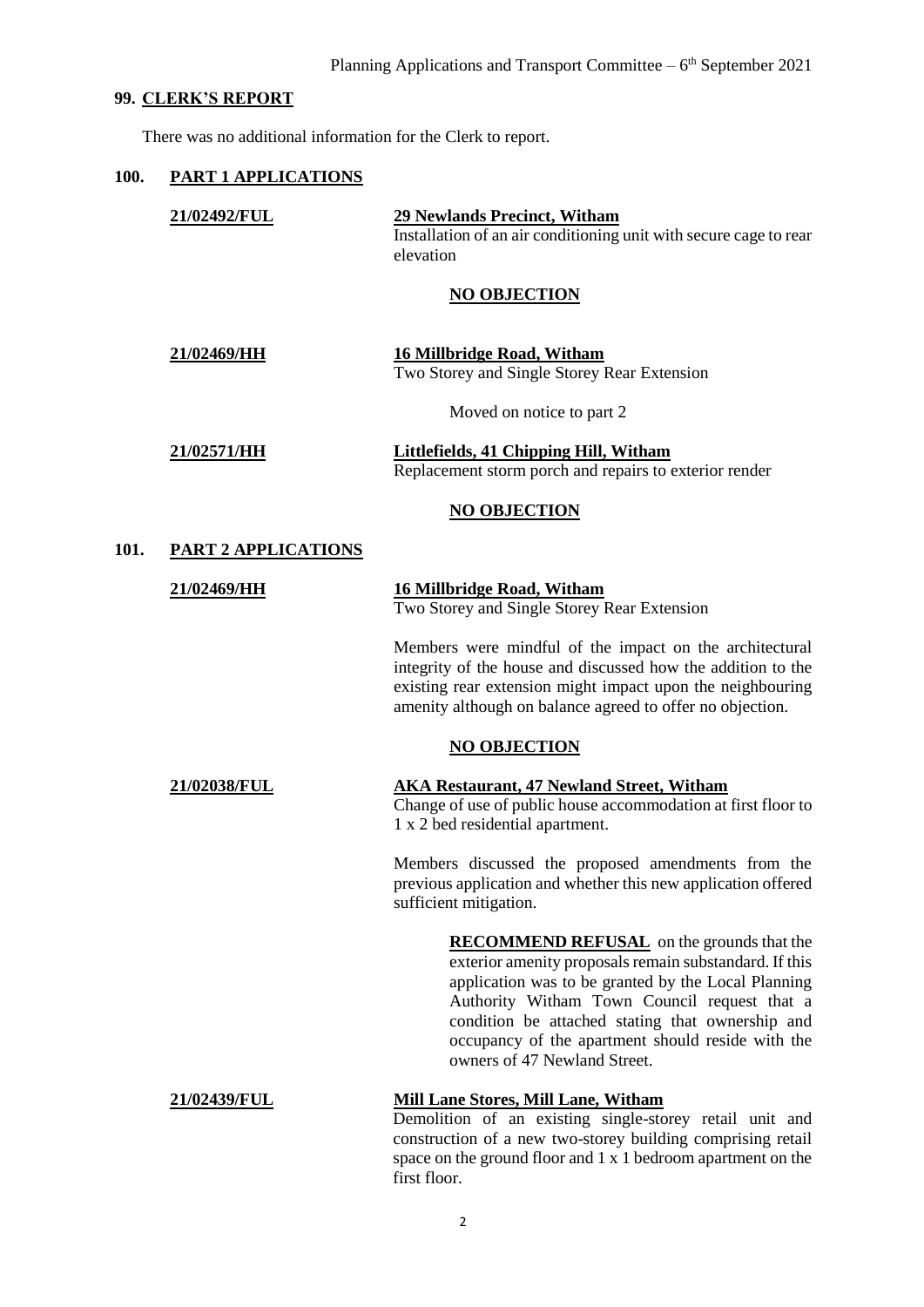Members discussed concerns regarding flooding and use of UPVC within the Conservation Area.

> **NO OBJECTION** subject to the following conditions- that materials used are commensurate for a building within the Conservation Area, that the shared driveway is put back into good repair and that advice is taken from the Historic Buildings Officer regarding flood protection.

#### **21/02522/HH Mortimer Cottage, Lockram Lane, Witham** Erection of single-storey attached garage and two-storey extension to front of property.

Members noted that the property was sheltered from public view however it was still situated within the Conservation Area.

> **RECOMMEND REFUSAL** on the grounds that there should be no further UPVC used at the property.

Relevant Planning Policies LPP56 Conservation Areas

# **21/02568/T56 Land Adjacent Hatfield Road, Witham**

Installation of 15m high Phase 8 Monopole, 4 No cabinets at ground-level and ancillary works.

Members noted that although the height had been reduced by 3m the proposals submitted are unaltered from a previous application.

> **RECOMMEND REFUSAL** on the grounds that no mitigations have been made to camouflage the pole so that it blends in with the surrounding area. It was suggested that the applicant should negotiate a more suitable site and seek expert advice as to the maximum height required.

# **21/02573/HH Ruskins, Lawn Chase, Witham**

Installation of a Garden Annexe to provide ancillary accommodation.

> **NO OBJECTION** subject to the following conditions - that there is no separate occupancy from the main dwelling and that all materials used are suitable for a house within the Conservation Area.

### **102. REVISED PLANS/ADDITIONAL INFORMATION**

### **21/01518/VAR Witham Railway Station Upgrade**

Variation of Condition 2 (Approved Plans) of permission 17/02227/FUL granted 28/10/2019 for: Refurbishment of Albert Road Station entrance and new associated station building on eastern side of track, together with upgraded